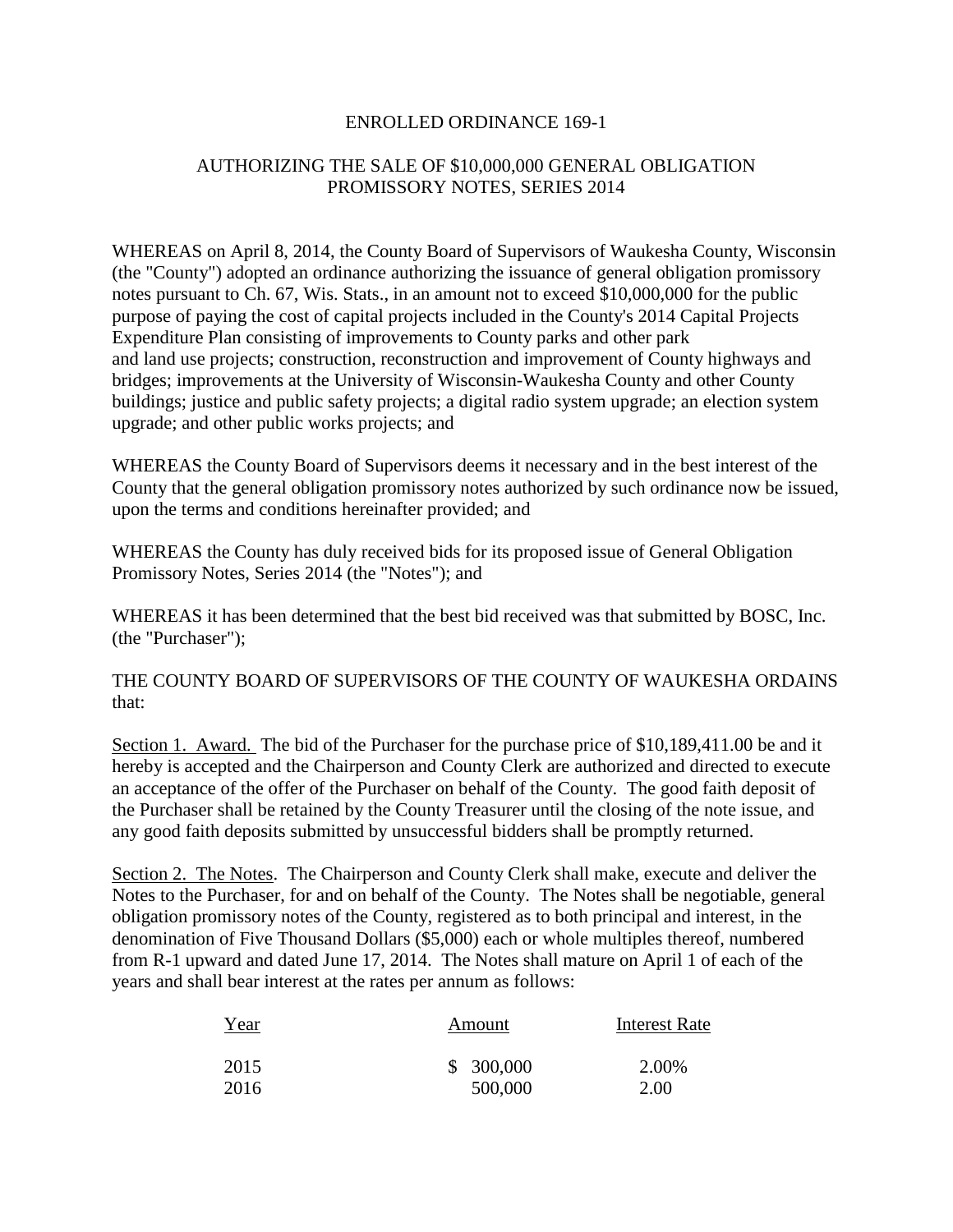| 500,000     | 2.00                 |
|-------------|----------------------|
| 800,000     | 2.00                 |
| Amount      | <b>Interest Rate</b> |
|             |                      |
| \$1,500,000 | 2.00%                |
| 1,500,000   | 2.00                 |
| 1,500,000   | 2.00                 |
| 1,400,000   | 2.00                 |
| 1,200,000   | 2.25                 |
| 800,000     | 2.25                 |
|             |                      |

Interest on the Notes shall be payable on April 1 and October 1 of each year, commencing October 1, 2014.

At the option of the County, the Notes maturing on April 1, 2022 and thereafter shall be subject to redemption prior to maturity on April 1, 2021 or on any date thereafter. Said Notes shall be redeemable as a whole or in part, and if in part, from maturities selected by the County and within each maturity by lot, at the principal amount thereof, plus accrued interest to the date of redemption.

Section 3. Form of Notes. The Notes shall be in substantially the form on file in the County Clerk's office.

### Section 4. Tax Provisions.

(a) *Direct, Annual Irrepealable Tax.* For the purpose of paying the principal of and interest on the Notes as the same become due, the full faith, credit and resources of the County are hereby irrevocably pledged and there be and there hereby is levied on all the taxable property in the County a direct, annual, irrepealable tax in an amount and at the times sufficient for said purpose; such tax is levied in the following years and in the following minimum amounts:

| Year of Levy | Amount        |
|--------------|---------------|
| 2014         | 502,000<br>\$ |
| 2015         | 694,000       |
| 2016         | 684,000       |
| 2017         | 971,000       |
| 2018         | 1,648,000     |
| 2019         | 1,618,000     |
| 2020         | 1,588,000     |
| 2021         | 1,459,000     |
| 2022         | 1,231,500     |
| 2023         | 809,000       |
|              |               |

(b) *Tax Collection.* The County shall be and continue without power to repeal such levy or obstruct the collection of said tax until all such payments have been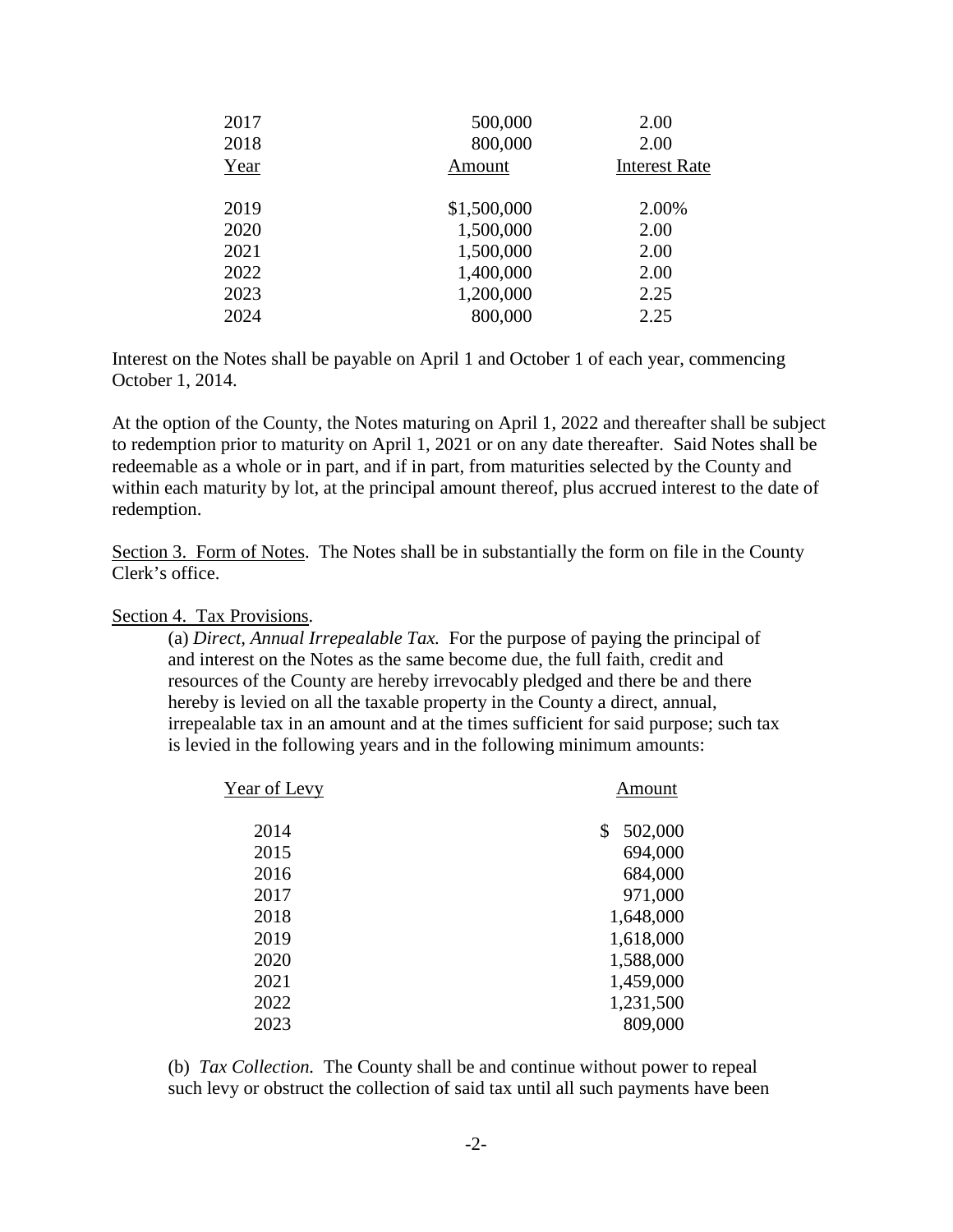made or provided for. After the issuance of the Notes, said tax shall be, from year to year, carried into the tax rolls of the County and collected as other taxes are collected, provided that the amount of tax carried into said tax rolls may be reduced in any year by the amount of any surplus money in the Debt Service Account created in Section 5(A) hereof.

(c) *Additional Funds.* If at any time there shall be on hand insufficient funds from the aforesaid tax levy to meet principal and/or interest payments on said Notes when due, the requisite amounts shall be paid from other funds of the County then available, which sums shall be replaced upon the collection of the taxes herein levied.

(d) *Appropriation.* There be and there hereby is appropriated from funds of the County on hand the sum of \$59,222.22 to be deposited in the Debt Service Account which amount will be used to meet payments with respect to debt service due on October 1, 2014.

#### Section 5. Debt Service Fund and Account.

(a) *Creation and Deposits.* Within the debt service fund previously established in the treasury of the County, there be and there hereby is established a separate and distinct account designated as the "Debt Service Account for \$10,000,000 General Obligation Promissory Notes, Series 2014, dated June 17, 2014" (the "Debt Service Account") and such account shall be maintained until the indebtedness evidenced by the Notes is fully paid or otherwise extinguished. The County Treasurer shall deposit in such Debt Service Account (i) all accrued interest received by the County at the time of delivery of and payment for the Notes; (ii) the taxes herein levied for the specific purpose of meeting principal of and interest on the Notes when due; (iii) such other sums as may be necessary at any time to pay principal of and interest on the Notes when due; (iv) any premium which may be received by the County above the par value of the Notes and accrued interest thereon; (v) surplus monies in the Borrowed Money Fund as specified in Section 6 hereof; and (vi) such further deposits as may be required by Sec. 67.11, Wis. Stats.

(b) *Use and Investment.* No money shall be withdrawn from the Debt Service Account and appropriated for any purpose other than the payment of principal of and interest on the Notes until all such principal and interest has been paid in full and canceled; provided (i) the funds to provide for each payment of principal of and interest on the Notes prior to the scheduled receipt of taxes from the next succeeding tax collection may be invested in direct obligations of the United States of America maturing in time to make such payments when they are due or in other investments permitted by law; and (ii) any funds over and above the amount of such principal and interest payments on the Notes may be used to reduce the next succeeding tax levy, or may, at the option of the County, be invested by purchasing the Notes as permitted by and subject to Section 67.11(2)(a), Wis. Stats., in interest-bearing obligations of the United States of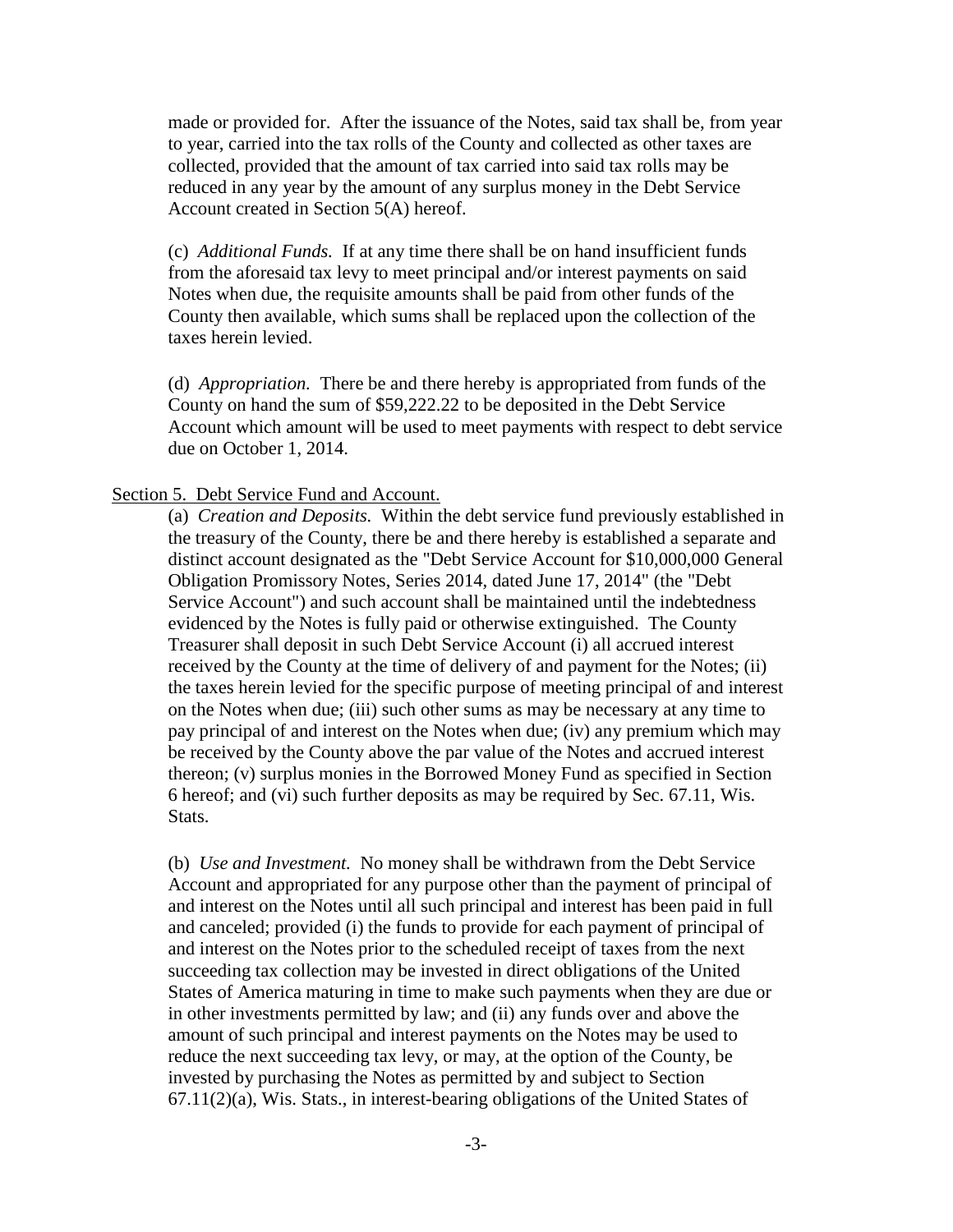America, in other obligations of the County or in other investments permitted by law, which investments shall continue to be a part of the Debt Service Account. (c) *Remaining Monies*. When all of the Notes have been paid in full and canceled, and all permitted investments disposed of, any money remaining in the Debt Service Account shall be deposited in the general fund of the County, unless the County Board of Supervisors directs otherwise.

Section 6. Proceeds of the Notes. All monies received by the County upon the delivery of the Notes to the Purchaser, except for any premium and accrued interest, shall be deposited by the County Treasurer into a special fund (the "Borrowed Money Fund") which shall be maintained separate and distinct from all other funds of the County and shall be used for no purpose other than the purposes for which the Notes are issued. In no event shall monies in the Borrowed Money Fund be used to fund operating expenses of the general fund of the County or of any special revenue fund of the County that is supported by property taxes. Monies in the Borrowed Money Fund may be temporarily invested as provided in Section 66.0603(1m), Wis. Stats. Any monies, including any income from permitted investments, remaining in the Borrowed Money Fund after the purposes for which the Notes have been issued have been accomplished, and, at any time, any monies as are not needed and which obviously thereafter cannot be needed for such purposes shall be deposited in the Debt Service Account.

Section 7. No Arbitrage. All investments permitted by this resolution shall be legal investments, but no such investment shall be made in such a manner as would cause the Notes to be "arbitrage bonds" within the meaning of Section 148 of the Internal Revenue Code of 1986, as amended (the "Code"), or the Regulations of the Commissioner of Internal Revenue thereunder (the "Regulations"); and an officer of the County, charged with the responsibility for issuing the Notes, shall certify as to facts, estimates, circumstances and reasonable expectations in existence on the date of closing which will permit the conclusion that the Notes are not "arbitrage bonds," within the meaning of the Code or Regulations.

Section 8. Persons Treated as Owners; Transfer of Notes. The County Clerk shall keep books for the registration and for the transfer of the Notes. The person in whose name any Note shall be registered shall be deemed and regarded as the absolute owner thereof for all purposes and payment of either principal or interest on any Note shall be made only to the registered owner thereof. All such payments shall be valid and effectual to satisfy and discharge the liability upon such Note to the extent of the sum or sums so paid.

Any Note may be transferred by the registered owner thereof by surrender of the Note at the office of the County Clerk, duly endorsed for the transfer or accompanied by an assignment duly executed by the registered owner or his attorney duly authorized in writing. Upon such transfer, the Chairperson and County Clerk shall execute and deliver in the name of the transferee or transferees a new Note or Notes of a like aggregate principal amount, series and maturity, and the County Clerk shall record the name of each transferee in the registration book. No registration shall be made to bearer. The County Clerk shall cancel any Note surrendered for transfer.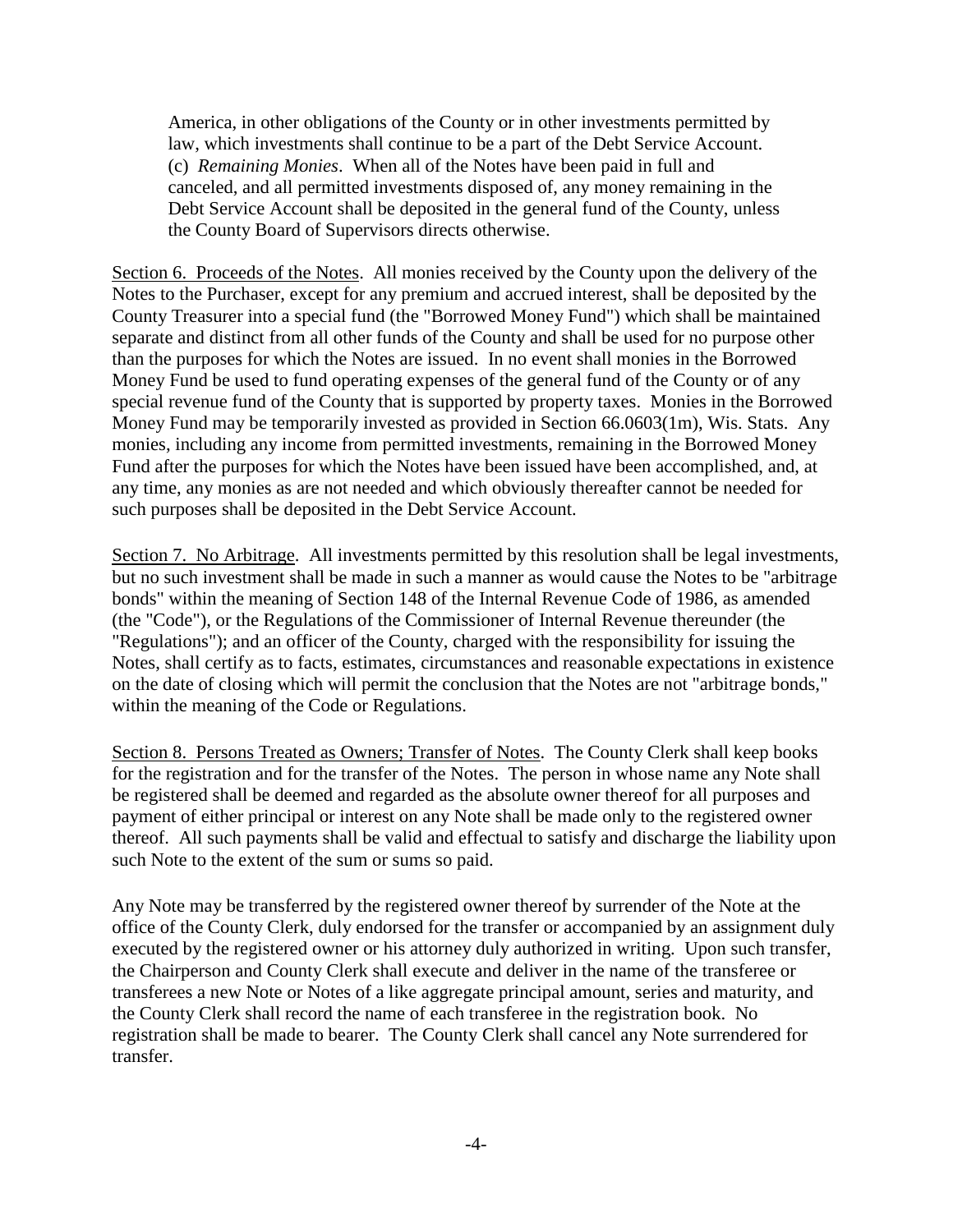The County shall cooperate in any such transfer, and the Chairperson and County Clerk are authorized to execute any new Note or Notes necessary to effect any such transfer. The fifteenth day of each calendar month next preceding each interest payment date shall be the record dates for the Notes. Payment of interest on the Notes on any interest payment date shall be made to the registered owners of the Notes as they appear on the registration book of the County at the close of business on the corresponding record date.

### Section 9. Compliance with Federal Tax Laws.

(a) The County represents and covenants that the projects financed by the Notes and their ownership, management and use will not cause the Notes to be "private activity bonds" within the meaning of Section 141 of the Code. The County further covenants that it shall comply with the provisions of the Code to the extent necessary to maintain the tax-exempt status of the interest on the Notes including, if applicable, the rebate requirements of Section 148(f) of the Code. The County further covenants that it will not take any action, omit to take any action or permit the taking or omission of any action within its control (including, without limitation, making or permitting any use of the proceeds of the Notes) if taking, permitting or omitting to take such action would cause any of the Notes to be an arbitrage bond or a private activity bond within the meaning of the Code or would otherwise cause interest on the Notes to be included in the gross income of the recipients thereof for federal income tax purposes. The County Clerk or other officer of the County charged with the responsibility of issuing the Notes shall provide an appropriate certificate of the County certifying that the County can and covenanting that it will comply with the provisions of the Code and Regulations.

(b) The County also covenants to use its best efforts to meet the requirements and restrictions of any different or additional federal legislation which may be made applicable to the Notes provided that in meeting such requirements the County will do so only to the extent consistent with the proceedings authorizing the Notes and the laws of Wisconsin and to the extent that there is a reasonable period of time in which to comply.

Section 10. Designation as Qualified Tax-Exempt Obligations. The Notes are hereby designated as "qualified tax-exempt obligations" for purposes of Section 265 of the Code, relating to the ability of financial institutions to deduct from income for federal income tax purposes, interest expense that is allocable to carrying and acquiring tax-exempt obligations.

Section 11. Utilization of The Depository Trust Company Book-Entry-Only System. In order to make the Notes eligible for the services provided by The Depository Trust Company, New York, New York, the County agrees to the applicable provisions set forth in the Blanket Issuer Letter of Representations previously executed on behalf of the County and on file in the County Clerk's office.

Section 12. Ratification and Approval of Official Notice of Sale and Official Statement.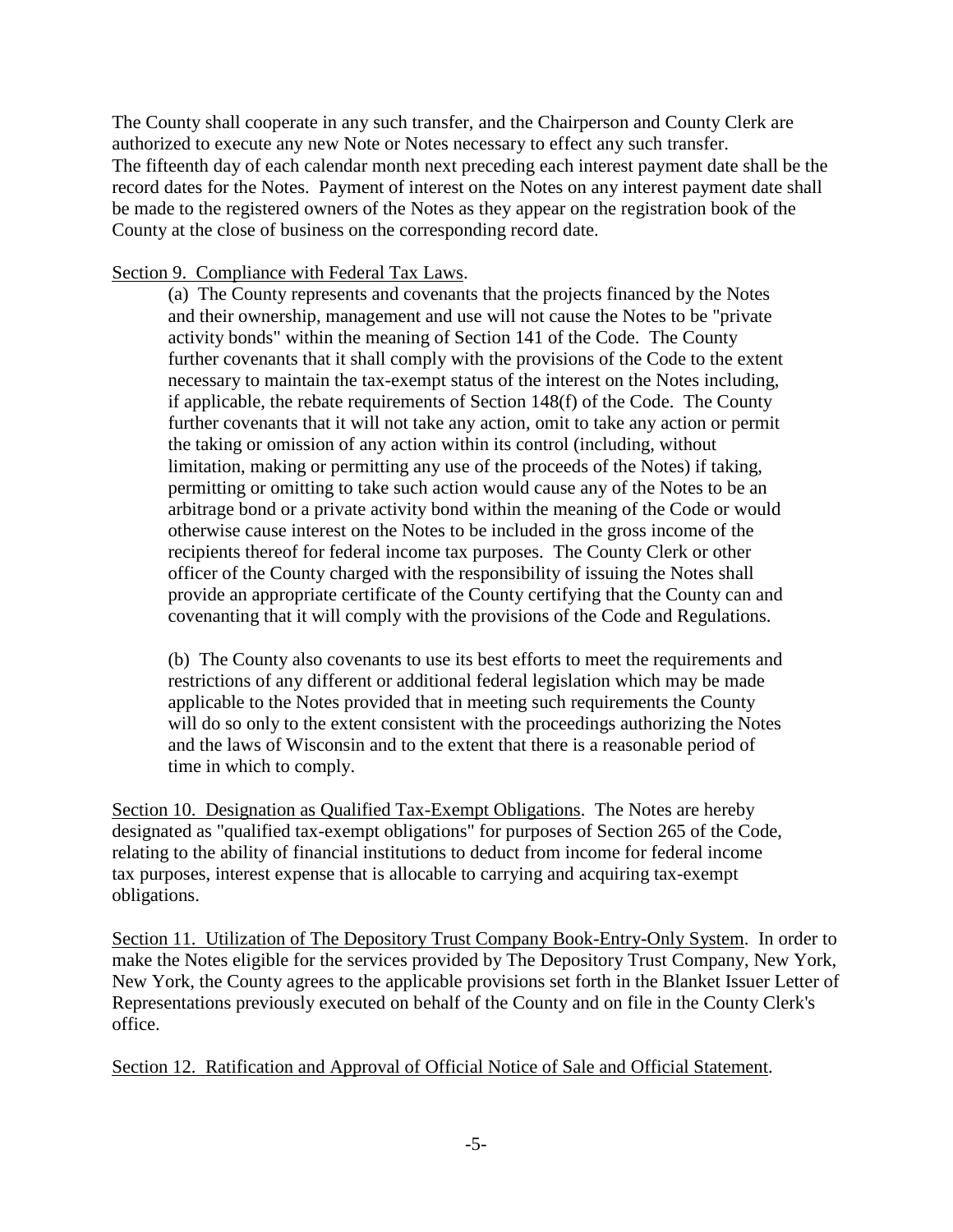(a) The Official Notice of Sale with respect to the Notes, which is on file in the County Clerk's office, is ratified and approved. In addition, all actions taken by any committee of the County Board, by the officers and employees of the County and by the County's financial consultant, Robert W. Baird & Co. Incorporated, in connection with the offering and sale of the Notes are ratified and approved.

(b) The County Board of Supervisors hereby approves the Preliminary Official Statement with respect to the Notes and deems the Preliminary Official Statement as "final" as of its date for purposes of SEC Rule 15c2-12 promulgated by the Securities and Exchange Commission pursuant to the Securities and Exchange Act of 1934 (the "Rule"). All actions taken by officers of the County in connection with the preparation of such Preliminary Official Statement and any addenda to it or Final Official Statement are hereby ratified and approved. In connection with the Closing, the appropriate County official shall certify the Preliminary Official Statement and any addenda or Final Official Statement. The County Clerk shall cause copies of the Preliminary Official Statement and any addenda or Final Official Statement to be distributed to the Purchaser.

Section 13. Undertaking to Provide Continuing Disclosure. The County covenants and agrees, for the benefit of the holders of the Notes, to enter into a written undertaking (the "Undertaking") required by SEC Rule 15c2-12 promulgated by the Securities and Exchange Commission pursuant to the Securities and Exchange Act of 1934 (the "Rule") to provide continuing disclosure of certain financial information and operating data and timely notices of the occurrence of certain events in accordance with the Rule. The Undertaking shall be enforceable by the holders of the Notes or by the original purchaser(s) of the Notes on behalf of such holders (provided that the rights of the holders and the purchaser(s) to enforce the Undertaking shall be limited to a right to obtain specific performance of the obligations thereunder and any failure by the County to comply with the provisions of the Undertaking shall not be an event of default with respect to the Notes).

The County Clerk, or other officer of the County charged with the responsibility for issuing the Notes, shall provide a Continuing Disclosure Certificate for inclusion in the transcript of proceedings, setting forth the details and terms of the County's Undertaking.

Section 14. Records. The County Clerk shall provide and keep a separate record book and shall record a full and correct statement of every step or proceeding had or taken in the course of authorizing and issuing these Notes.

Section 15. Bond Insurance. If the purchaser of the Notes determines to obtain municipal bond insurance with respect to the Notes, the officers of the County are authorized to take all actions necessary to obtain such municipal bond insurance. The Chairperson and County Clerk are authorized to agree to such additional provisions as the bond insurer may reasonably request and which are acceptable to the Chairperson and County Clerk including provisions regarding restrictions on investment of Note proceeds, the payment procedure under the municipal bond insurance policy, the rights of the bond insurer in the event of default and payment of the Notes by the bond insurer and notices to be given to the bond insurer. In addition, appropriate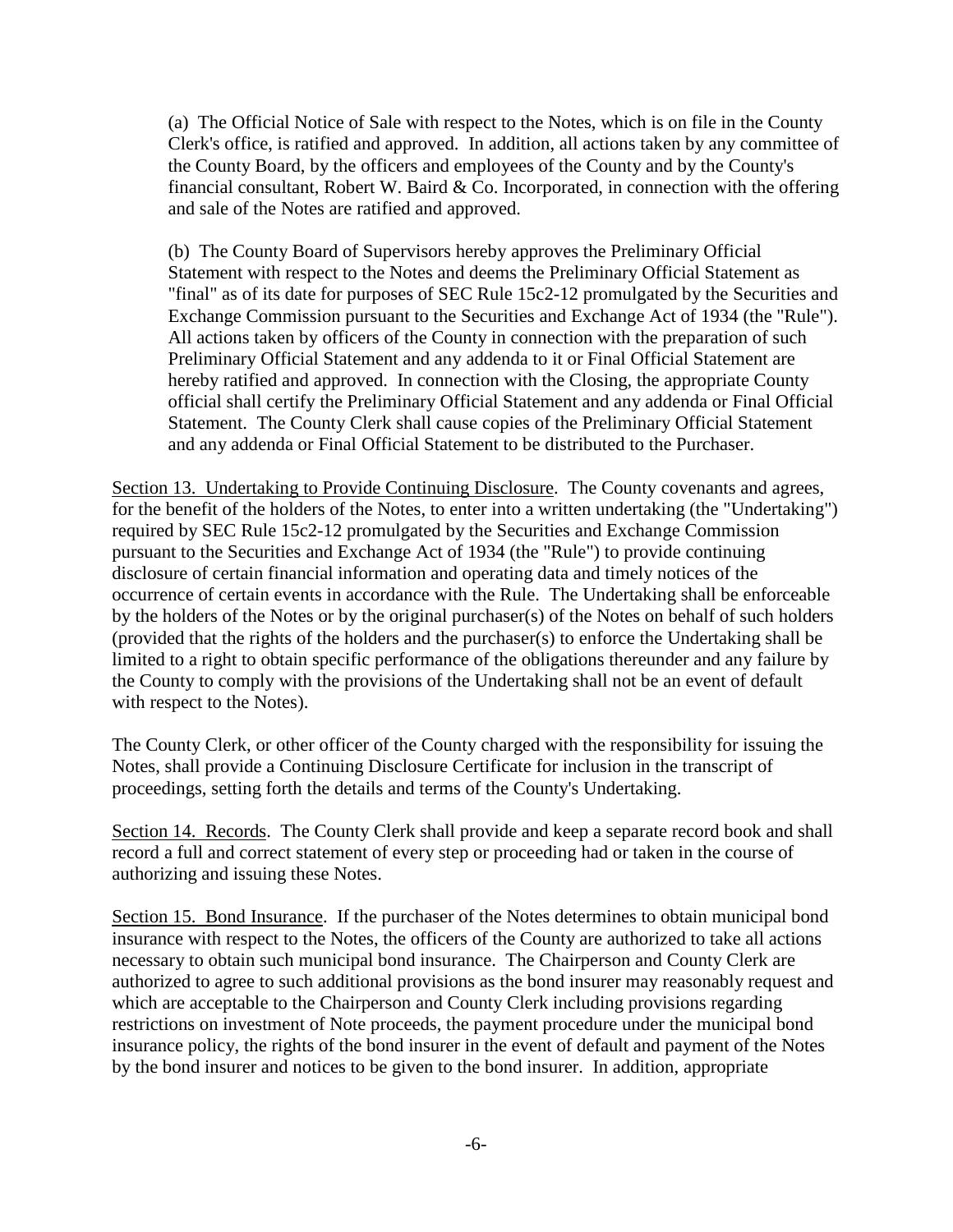reference to the municipal bond insurance policy shall be made in the form of Note provided herein.

Section 16. Execution of the Notes; Closing; Professional Services. The Notes shall be issued in printed form, executed on behalf of the County by the manual or facsimile signatures of the Chairperson and County Clerk, authenticated, if required, sealed with its official or corporate seal, if any, or a facsimile thereof, and delivered to the Purchaser upon payment to the County of the purchase price thereof, plus accrued interest to the date of delivery (the "Closing"). The facsimile signature of either of the officers executing the Notes may be imprinted on the Notes in lieu of the manual signature of the officer but, unless the County has contracted with a fiscal agent to authenticate the Notes, at least one of the signatures appearing on each Note shall be a manual signature. In the event that either of the officers whose signatures appear on the Notes shall cease to be such officers before the Closing, such signatures shall, nevertheless, be valid and sufficient for all purposes to the same extent as if they had remained in office until the Closing. The aforesaid officers are hereby authorized and directed to do all acts and execute and deliver the Notes and all such documents, certificates and acknowledgements as may be necessary and convenient to effectuate the Closing. The County hereby authorizes the officers and agents of the County to enter into, on its behalf, agreements and contracts in conjunction with the Notes, including but not limited to agreements and contracts for legal, trust, fiscal agency, disclosure and continuing disclosure, and rebate calculation services. Any such contract heretofore entered into in conjunction with the issuance of the Notes is hereby ratified and approved in all respects.

Section 17. Effect of Ordinance. This action by the County Board of Supervisors is taken pursuant to Section 67.12(12), Wis. Stats., and is intended to constitute a "resolution" for purposes of that section.